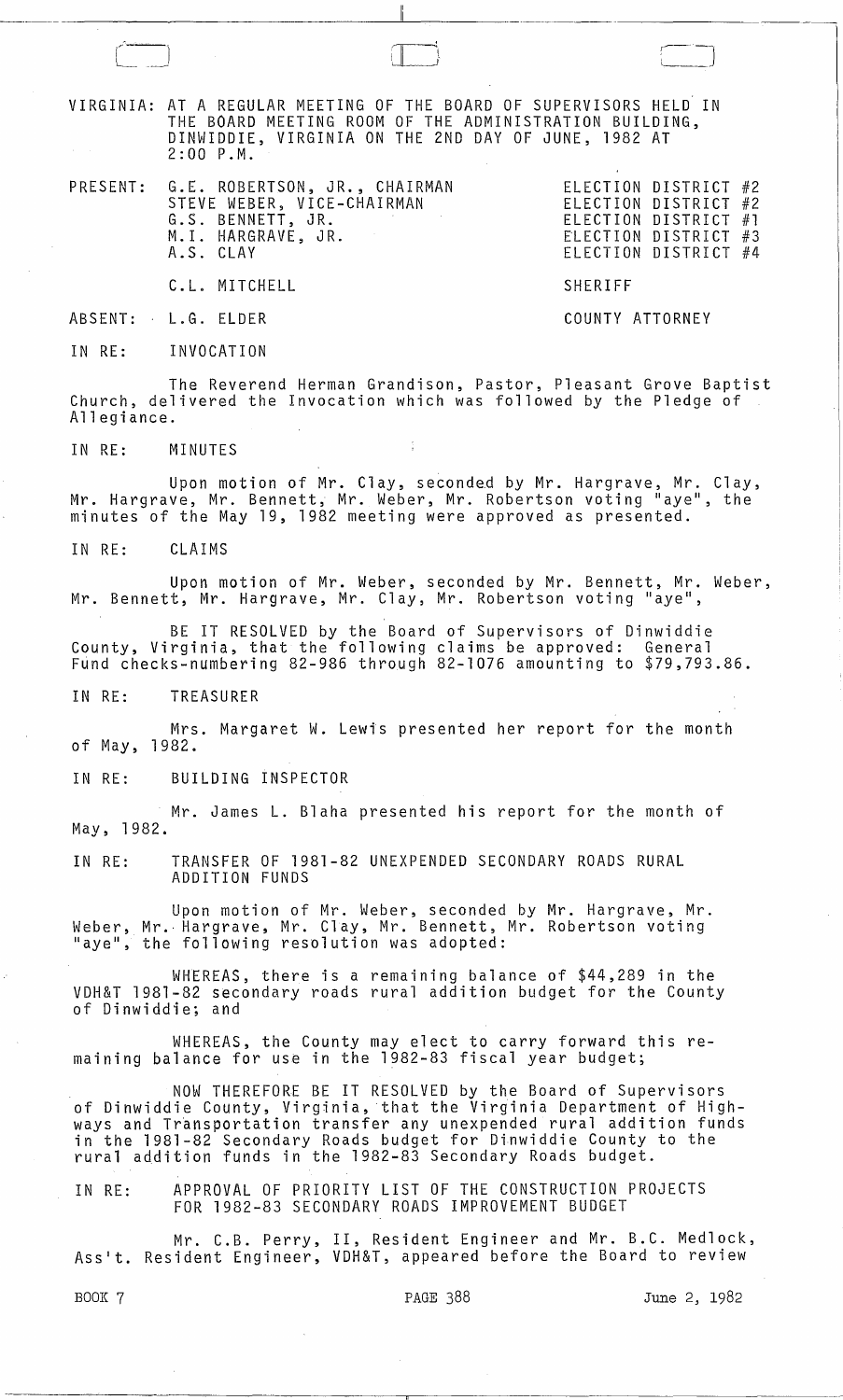the proposed priority list for the Dinwiddie County 1982-83 Secondary Roads Improvement budget and ask for their input concerning the proposed construction items. He presented a list of ten items that could be funded.

Mr. Perry stated that these projects were established in the County's six-year plan.

Upon motion of Mr. Hargrave, seconded by Mr. Bennett, Mr. Hargrave, Mr. Bennett, Mr. Clay, Mr. Weber, Mr. Robertson voting "aye", the following resolution was adopted:

WHEREAS, a public hearing was held jointly with the Virginia Department of Highways and Transportation on May 5, 1982 to receive public input on the 1982-83 Secondary Roads Improvement<br>Budget; and

WHEREAS, the Board of Supervisors met with representatives of the VDH&T in a workshop session on June 2, 1982 to discuss the construction priorities for the 1982-83 Secondary Roads Improvement budget; and

WHEREAS, after giving consideration to the comments made at the public hearing and recommendations from the VDH&T representatives, the Board of Supervisors concurs with the priorities as listed in the 1982-83 Secondary Roads Improvement budget;

NOW, THEREFORE BE IT RESOLVED by the Board of Supervisors of Dinwiddie County, Virginia that the priority list of the construction projects for Dinwiddie County's 1982-83 Secondary Roads Improvement budget be adopted as presented by the Virginia Department of Highways and Transportation.

IN RE: RESOLUTION OF APPRECIATION--BASKERVILLE C. MEDLOCK

The Chairman presented the following resolution to Mr. B.C. Medlock:

WHEREAS, Baskerville C. Medlock has served the Virginia Department of Highways and Transportation with integrity and dedication for a period of more than thirty-six years, from May 6, 1946 to June 30, 1982, the last twenty-six years as Assistant Resident Engineer; and

WHEREAS, Baskerville C. Medlock has played an important role in the development and improvement of the Highway system in Dinwiddie County and has provided valuable guidance to the Dinwiddie County Board of Supervisors; and

WHEREAS, the Board of Supervisors on the 2nd day of June, 1982 is desirous of acknowledging these qualities and further to express its awareness of and appreciation for his unselfish and honorable work on behalf of the County;

NOW THEREFORE BE IT RESOLVED that the Board of Supervisors of Dinwiddie County, Virginia, hereby commends Mr. Baskerville C. Medlock for his many contributions and devoted service; and

BE IT FURTHER RESOLVED that this resolution be delivered to Mr. Baskerville C. Medlock and a copy spread upon the minutes of this meeting.

IN RE: PUBLIC HEARING--C-82-2--BLUE TARTANE AMUSEMENT CENTER

This being the time and place as advertised in the Progress Index on Saturday, May 21 and Saturday, May 28, 1982 for the Board of Supervisors to conduct a public hearing to consider a Conditional Use Permit, C-82-2, for Mr. Jimmy Ray Pope. Said application requests that a conditional use permit be issued to land parcel 2l(1)B which contains the main building of Blue Tartane to allow an amusement center. The land parcel is located on the east side of Rt. 1 about 1/8 mile south of Rt. 460 and Rt. 1 intersection.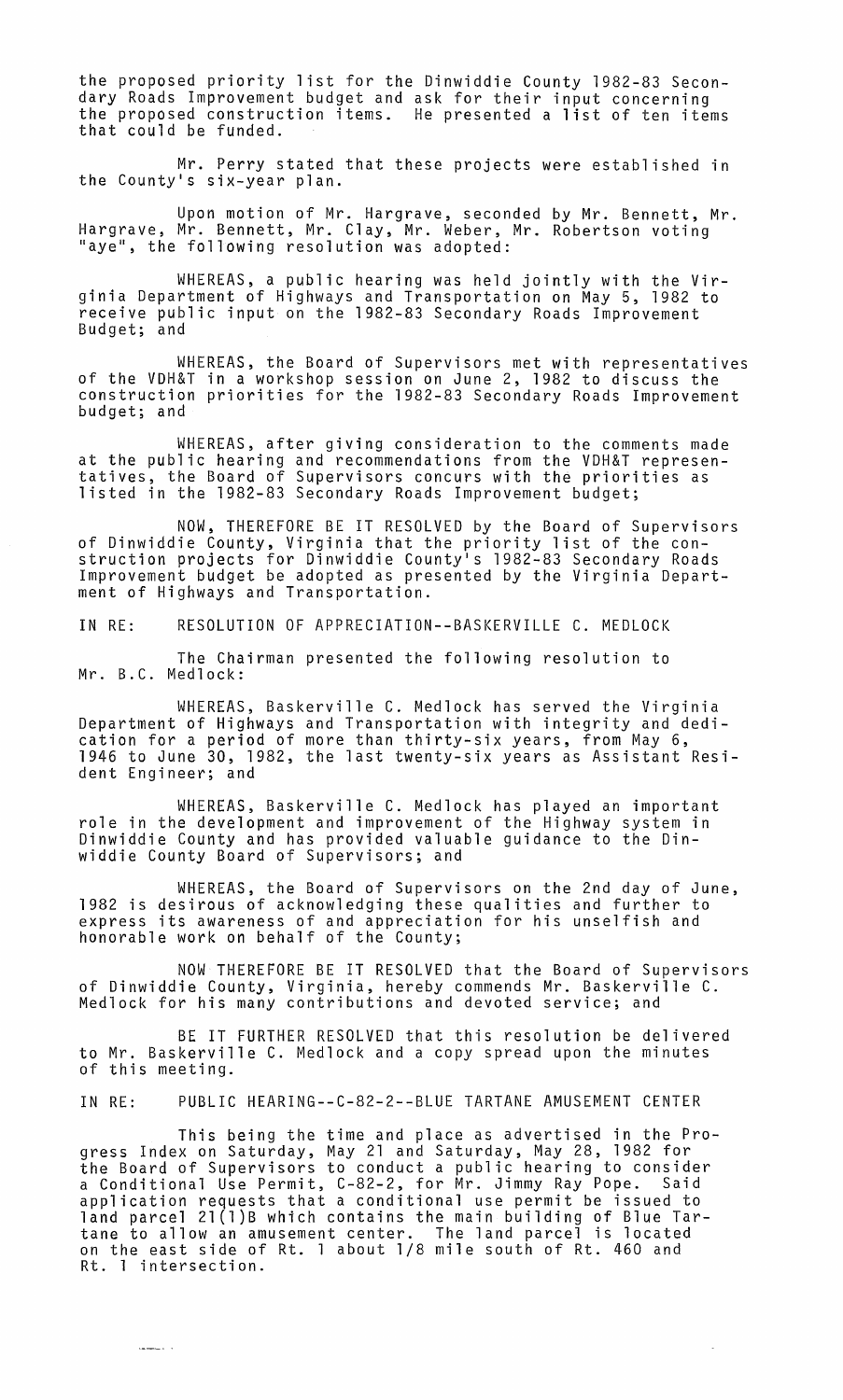The Director 6f Planning reviewed the application and action taken by the Planning Commission at their May 12, 1982 meeting. The Planning Commission recommended approval with the following five conditions:  $1.$  Grant the permit for a five (5) month trial period with written re-application to the Board to review their experience and add/delete conditions as needed. 2. The center open at 9:00 A.M. on school days and close at 11:00 P.M. on nights preceding school days. 3. The center open at 9:00 A.M. on non-school days and close at 12:00 midnight on nights preceding non-school days. 4. County building official inspect building for compliance with BOCA Code. 5. An occupancy limit be determined and posted.

 $\Box$ 

Mr. Robertson asked Mr. Scheid why the Board had to act on a special use permit for certain areas and others he did not.

Mr. Scheid explained that the Zoning Ordinance requires a Conditional 'Use Permit ·for the "publ ic amusement center" use. Mr. Robertson then asked at what point was a business considered an amusement center. Mr. Scheid indicated when the primary source of income was from the amusement machines, then a permit would .be required. Mr. Robertson then asked what would happen with the permit granted to Ms. Sahdfa Taylor at the end of the five month trial period. Mr. Scheid stated that when the applicant first approached him, the request was for an amusement center. However, if there are him, the request was for an amusement center. However, if there are only three or four machines at the location and the use has changed, a determination.as to whether the permit will be needed will have to be made at the end of the five month period.

Mr. Jimmy R. Pope appeared in support of his request. The Chairman asked Mr. Pope if he understood and agreed with the ine chairman asked mr. rope in he understood and agreed with the<br>conditions. Mr. Pope indicated that he agreed with the conditions as stated by the Planning Comission. He stated it was not his intention to become a nuisance. He was going to have a family place with no alcoholic beverages allowed. Mr. Pope further stated he was willing to work with the School Board on the hours.

No one appeared in opposition.

Mr. Bennett asked what type of machines Mr. Pope was going to have. Mr. Pope stated he was planning on having four to five video machines, a couple of-pinball machines, and three pool tables. He ·also wanted to sell -sodas and packaged snack foods.

Upon motion of Mr. Weber, seconded by Mr. 'Clay, Mr. Weber, Mr. Clay, Mr. Hargrave; Mr. Bennett, Mr. Robertson voting "aye", the Conditional Use Permit C-82-2 of Mr. Jimmy Ray Pope to operate an amusement center'in the Old Blue Tartane Building on.U.S. #1· was approved with the following conditions:

1. Grant the permit for a five (5) month trial period with written re-application to the Board to review their experience and add/delete conditions as needed.

2.' The Center open at 9:00 A.M. on school days and close at 11 :00 P.M. on nights preceding school days.

3. The center open at 9:00 A.M. on non-school days and close at 12:00 midnight on nights preceding non-school days.

4. County building official inspect building for compliance with BOCA code. .

5. An occupancy limit be determined and posted.

IN RE: AMENDMENTS TO 1982-83 BUDGET

The County Administrator stated that he had received all the Constitutional Officers budgets except the Sheriff and they

------~------------..---------------------~-.-----

BOOK 7 **PAGE 389**  $\cdot$  June 2, 1982

السينسيا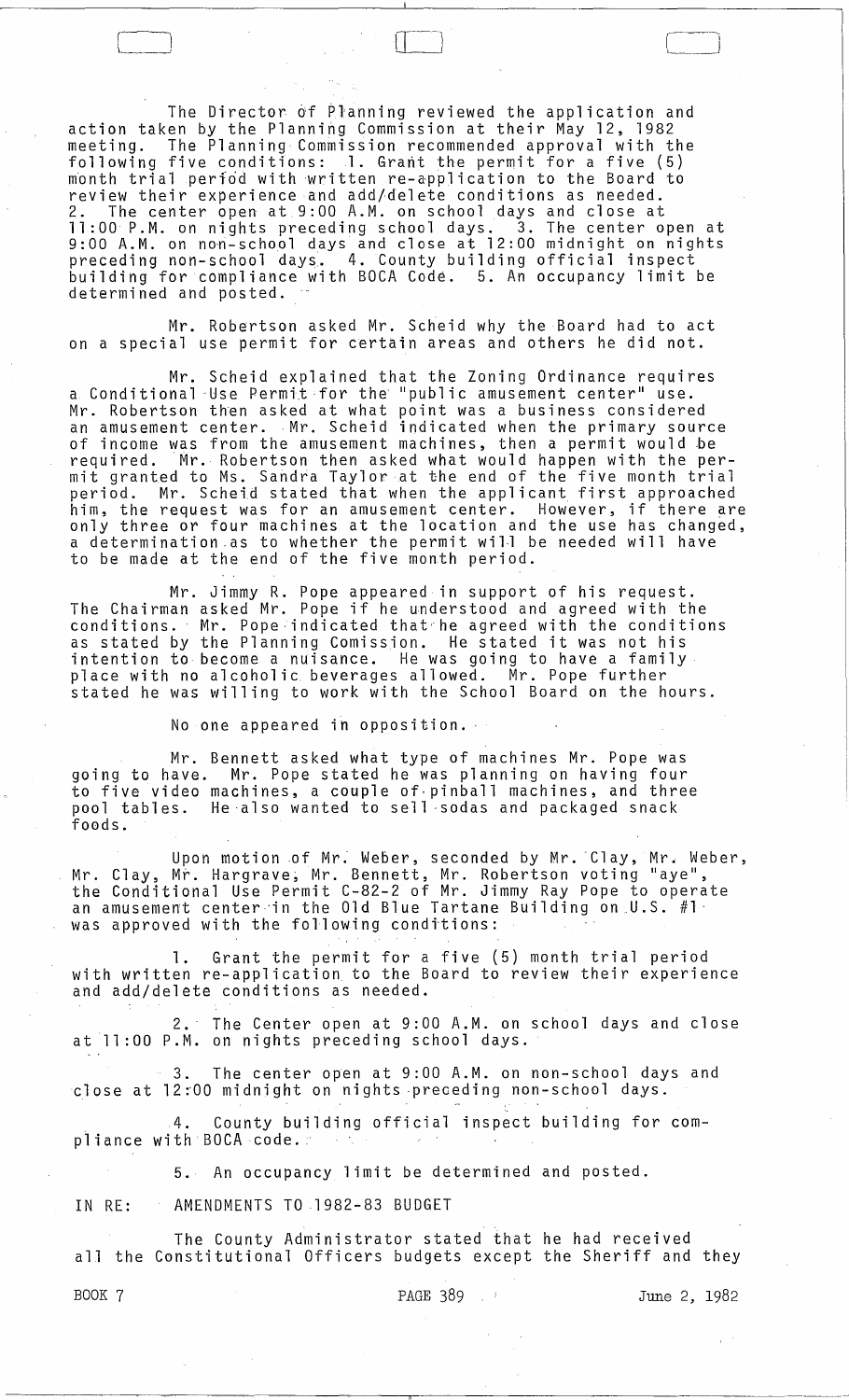would generate very little effect on the proposed budget figures. The only other change needed was the increase in the audit fee from \$8,000 to \$9500 due to the selection of an audit firm at the last meeting.

1. 8106-5607--Contribution to Airport Authority -- Mr. Robertson stated that he;wou1d like to see \$6,000 transferred from the General Fund to increase the appropriation to the Airport Authority from \$15,000 to \$21,000.

Mr. Hargrave moved that \$6,000 be transferred from the General Fund to increase the appropriation to the Airport Authority from \$15,000 to \$21,000 with the condition that an attempt be made to satisfy the Secretarial needs of the Authority within the County Administrative offices with a phone number to handle the Authority $\check{ }$ business.

Mr. Clay seconded the motion. Mr. Hargrave, Mr. Clay, Mr. Bennett, Mr. Weber, Mr. Robertson voted "aye".

2. Tax Rate -- Mr. Weber moved that \$60,000 be transferred from the General Fund to reduce the personal property tax from \$5.40 to \$5.10. He felt the \$5.40 rate was entirely too high. There was no second. Mr. Weber and Mr. Robertson voted "aye". Mr. Hargrave, Mr. Bennett, Mr. Clay voted "nay". The motion was defeated.

3. 1208-3002--Auditing Cost CPA -- Upon motion of Mr. Hargrave, seconded by Mr. Clay, Mr. Hargrave, Mr. Clay, Mr. Bennett, Mr. grave, seconded by mr. clay, mr. nargrave, mr. clay, mr. bennett, mr.<br>Weber, Mr. Robertson voting "aye", the auditing cost was increased<br>from \$8,000 to \$9,500. The County Administrator indicated that the<br>\$1500 could be tak budgets as set by the Compensation Board.

IN RE: ADOPTION OF 1982-83 BUDGET

 $\sim$  14  $\sim$ 

Upon motion of Mr. Hargrave seconded by Mr. Bennett, Mr. Hargrave, Mr. Bennett, Mr. Clay, Mr. Robertson voting "aye", Mr. Weber voting "nay", the following 1982-83 budget is hereby approved:

#### ANTICIPATED INCOME From Local Sources From State Sources From Revenue Sharing From General Fund TOTAL ANTICIPATED INCOME ESTIMATED EXPENSES 01 General Government Administration 011 Legislative<br>012 General & Financial Admin. 013 Board of Elections 02 JUdicial Administration 021 Courts 022 Commonwealth's Attorney 03 Public Safety 031 Law Enforcement & Traffic Control 032 Fire & Rescue Services 033 Correction & Detention<br>034 Inspections 034 Inspections Other Protection 04 Public Works 041 Maintenance of Highways & Streets<br>042 Sanitation & Waste Removal 042 Sanitation & Waste Removal 043 Maintenance of Bldgs.& Grounds<br>044 Water Service Water Service 05 Health & Welfare Health 052 Mental Health & Mental Retard. 1982-83 5,469,800 1,481,200 325,000 106,000 7,382,000 18,200 234,830 24,080 22,5-10 45,910 469,750 76,600 87,530 21,350 23,530 30,200 225,510 103,110 80,000 73,890 21,750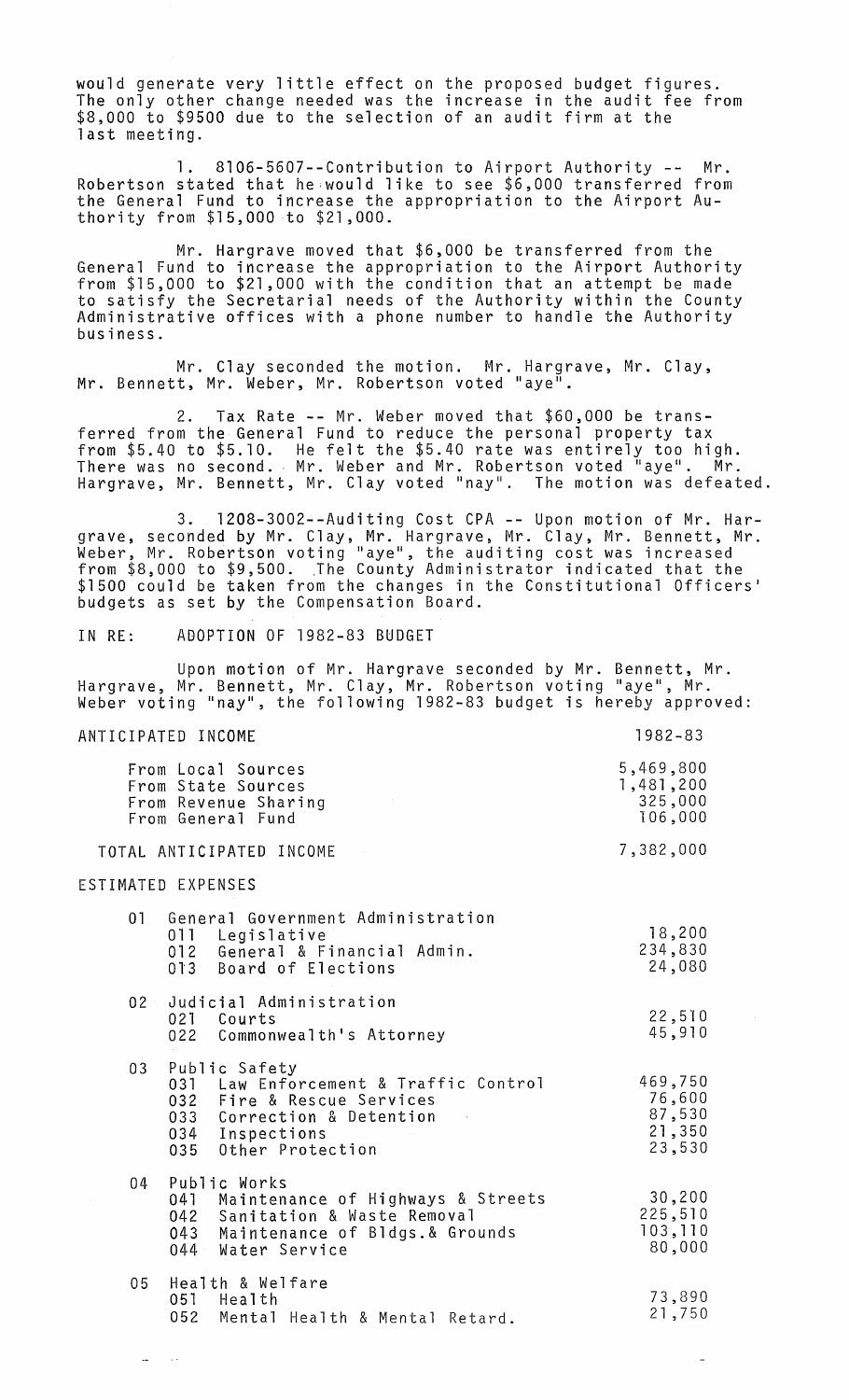|       |      | 053 Social Services                                                                                                                   | 10,380                          |  |
|-------|------|---------------------------------------------------------------------------------------------------------------------------------------|---------------------------------|--|
| 06    |      | Education<br>064 Community Colleges                                                                                                   | 670                             |  |
| 07    |      | Parks, Recreation & Cultural<br>071 Parks & Recreation<br>073 Library                                                                 | 9,500<br>64,010                 |  |
| 08    | 083  | Community Development<br>081 Planning & Community Development<br>082 Environmental Management<br>Cooperative Extension Program .      | 84,690<br>26,200<br>32,720      |  |
| 09    |      | Non-departmental<br>091 Non-departmental                                                                                              | 448,500                         |  |
|       |      | TOTAL ESTIMATED EXPENSES                                                                                                              | 2,235,420                       |  |
| 5100  |      | TRANSFERS TO OTHER FUNDS-                                                                                                             |                                 |  |
|       | 5101 | Virginia Public Assistance Fund from<br>General Fund<br>5102 School Fund from General Fund<br>5103 School Fund from Rev. Sharing Fund | 810,590<br>4,010,990<br>325,000 |  |
| TOTAL |      | ESTIMATED EXPENSES AND TRANSFERS                                                                                                      | 7,382,000                       |  |

---- ... \_--- - ---... - .. ------~

r---'

IN RE: ADOPTION OF 1982 TAX RATES

Mr. W.E. 'Bolte advised the Board that the State has authorized a new tax rate classification, called *Heavy* Construction Machinery, which would be taxed at the same rate as personal pronachinciy, which would be caked at the same rate,

Mr. Weber stated that he still felt the personal property rate was too high and he would like to see it reduced to \$5.10. He stated he felt the rate was ridiculous and an injustice to the citizens.

Mr. Hargrave-moved that the tax rates be adopted as advertised with the addition of the *Heavy* Construction Equipment category. He further stated that he appreciated Mr. Weber's feelings. He felt the Board should be commended for being able to maintain the present rates without raising them.

Mr. Bennett stated that he agreed with Mr. Hargrave. Everyone would like to see a decrease but the popularity gained this year would be lost next year because the Board would have to double taxes to recover. He added that the County had to borrow money for the first time he could *ever* remember. He asked the Treasurer if she felt we would *have* to borrow this year. Mrs. Lewis indicated they might since tax monies would not come in until November.

Mr. Robertson stated that-he agreed with decreasing the personal property rate to \$5.10. He indicated that the interest gained on money received if the County started quarterly billing would alleviate the need to borrow money. He added that he had asked the Board members to talk with other localities so they could sit down and discuss the pros and cons of quarterly billing.

Mr. Bennett seconded the motion. Mr. Hargrave, Mr. Bennett, Mr. Clay, Mr. Robertson voting "aye", Mr. Weber voting "nay", the following tax rates were adopted for tax year 1982:

| ひというかい おうし ひっしんかい<br>Real Estate<br>Mobile Homes | $\cdot$ .81<br>.81 |
|--------------------------------------------------|--------------------|
| Mineral Lands                                    | . 81               |
| Public Service                                   |                    |
| $\cdots$ Equalized $\cdots$                      | .81                |
| Unequalized                                      | 4.40               |
|                                                  |                    |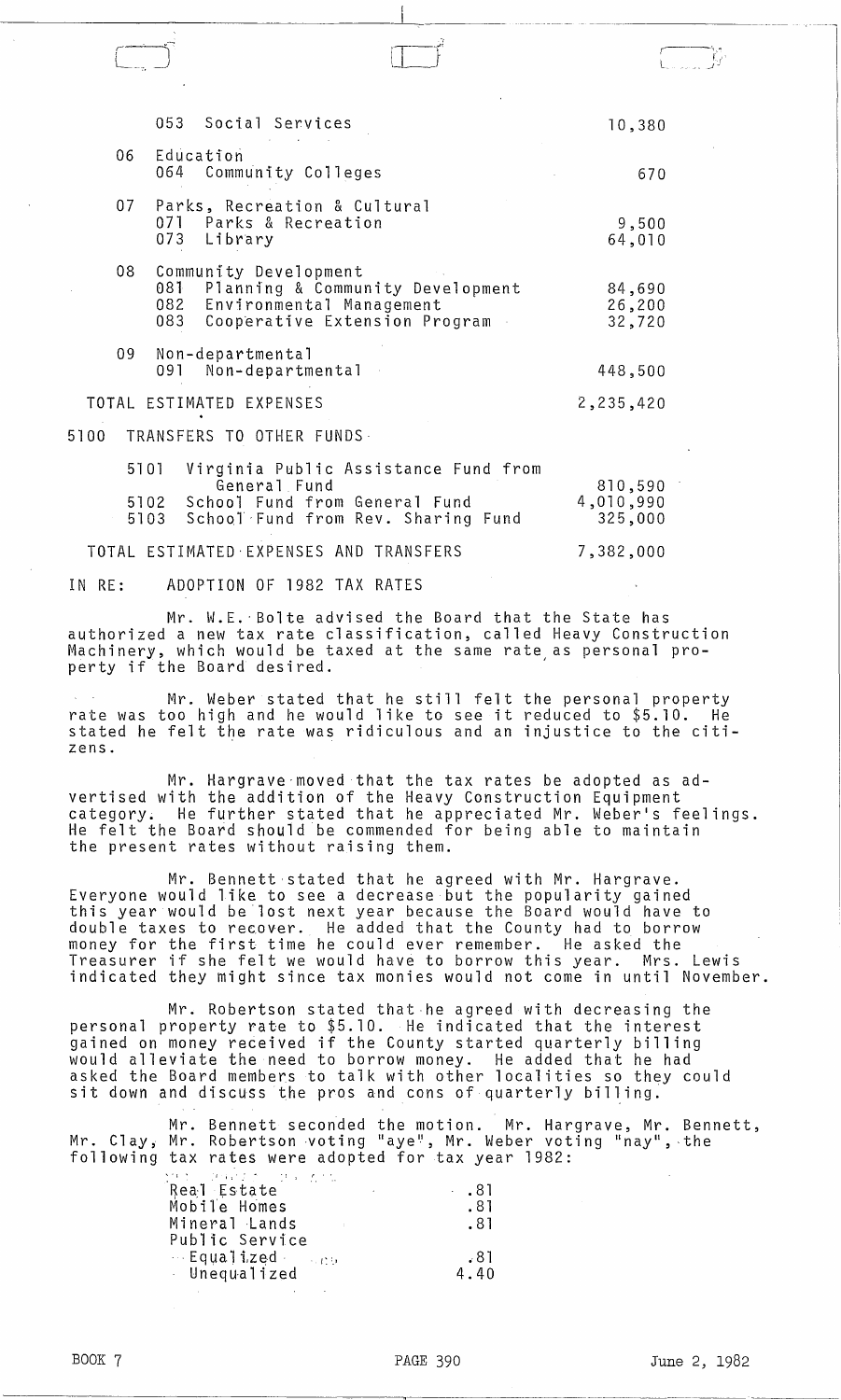| Personal Property      | 5.40 |
|------------------------|------|
| Machinery & Tools      | 5.40 |
| Farm Machinery         | 4.00 |
| Heavy Const. Machinery | 5.40 |

IN RE: ADOPTION OF UTILITY LICENSE TAX

The Board held a public hearing on the Utility License Tax with the budget and tax rate at the May 19, 1982 meeting. The Chairman stated it was not a direct tax on the citizens who use the utility services and would generate approximately \$60,000.

Mr. Hargrave stated all taxes are eventually passed on to the consumer; however, the citizens were already paying a share of the cost of the license tax assessed on utilities in other localities.

Upon motion of Mr. Hargrave, seconded by Mr. Clay, Mr. Hargrave, Mr. Clay, Mr. Bennett, Mr. Weber, Mr. Robertson voting<br>"aye",

BE IT ORDAINED BY THE BOARD OF SUPERVISORS OF DINWIDDIE COUNTY, VIRGINIA, that the Dinwiddie County Code, as adopted April 1, 1970, and as heretofore amended, be further amended by the addition of Article IV, to. provide for a license tax on certain utility and service companies equal to one-half of one percent of said companies' gross receipts as follows:

CHAPTER 10 - LICENSES GENERALLY

Article IV - Utility and Service Companies

# Section 10-11. Definitions.

For the purposes of this Article, except where the context clearly indicates a different meaning, the following words and phrases shall have the meanings respectively described to them by<br>this section:

Gross Receipts. The gross receipts of the business from all earnings, fees, commissions, brokerage charges and rentals from all income whatsoever arising from or growing out of the conduct of the business during the calendar year immediately preceding the license tax year for which the tax is being computed, without any deduction whatsoever, unless otherwise expressly provided.

Person. Any individual, firm, copartnership, corpora-<br>tion, company, association or joint stock association. Such term shall include any trustee, receiver, assignee or personal representative thereof. carrying on or continuing a business.

Section 10-12. In General - Administration.

(a) <u>Effective Date.</u> This Chapter shall be in full force and effect on and after July 1, 1982.

(b) Tax Year. The licenses required herein shall be issued and effective on a fiscal year basis of July 1 through June 30.

(c) Basis for Computation of Tax. The annual license taxes herein imposed shall be based on the gross receipts of the person for the calendar year immediately preceding the fiscal year for which the license is to be issued.

(d) <u>Duty of Treasurer.</u> It shall be the duty of the County Treasurer to collect the license taxes imposed herein.

(e) Application for license; filing; contents. All persons embraced by this Chapter shall make application for licenses to the Commissioner of the Revenue at his office in the County Administration Building. The Commissioner of the Revenue shall furnish the necessary forms which shall be properly filled in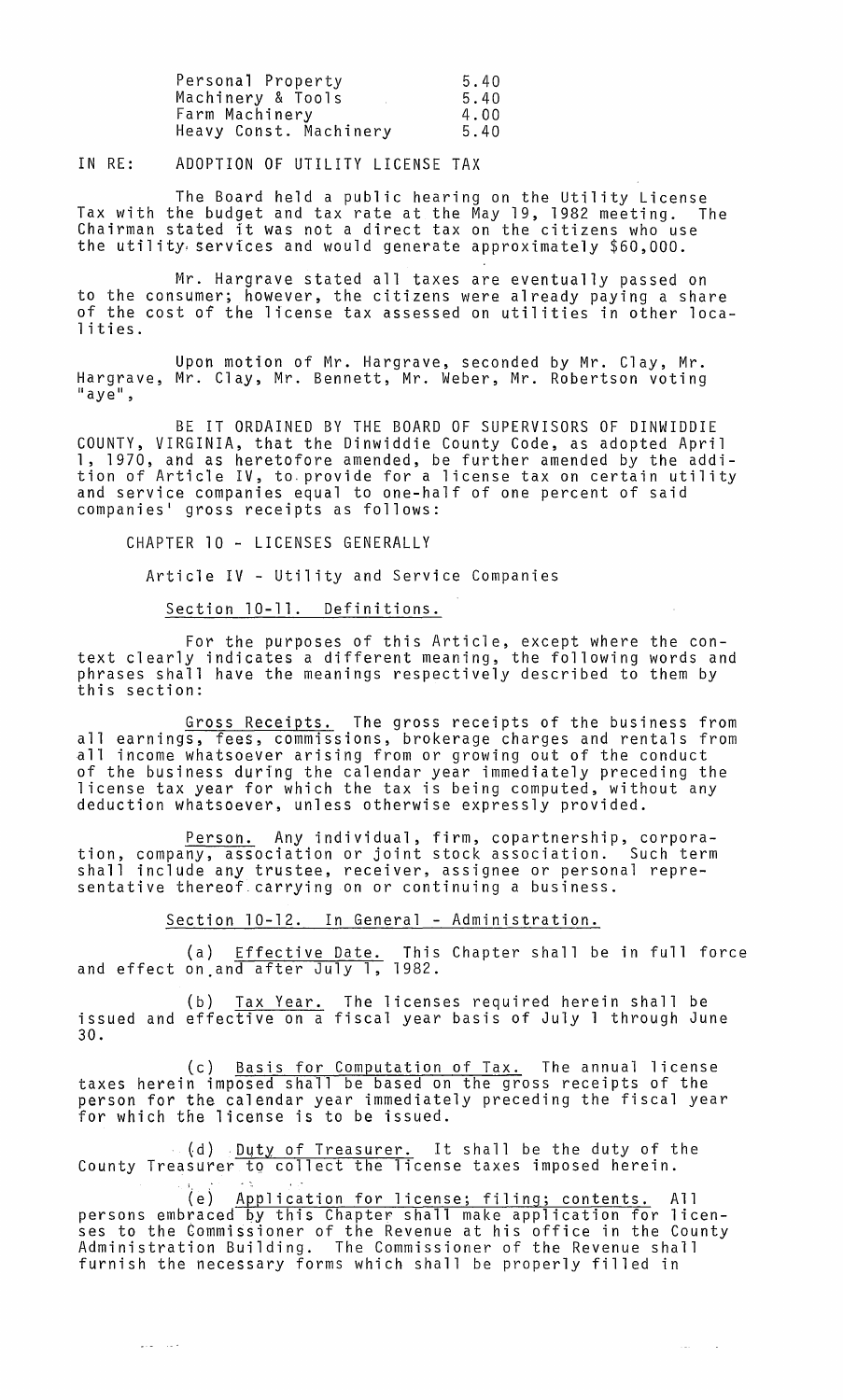with such information as the Commissioner may require. The Commissioner shall compute the amount of the license tax and, after obtaining a copy of the Treasurer's receipt described herein, shall issue a license to the applicant.

 $r$  )  $r$ 

~~--------- -- ------------~

All licenses shall state the amount assessed and paid, the privilege to be exercised and the period of time for which the license is valid.

(f) Information to be furnished by applicant. Every applicant for a license to conduct any business, under the provisions of this Chapter shall furnish the Commissioner of the Revenue on or before February fifteenth of each year, in writing, with his correct name and trade name, his correct address, and a record of gross receipts, verified by oath, for the past calendar year, as well as such other information as may be required by law, on forms prescribed by the Commissioner of the Revenue. In the event of a failure or refusal to file with the Commissioner of the Revenue the information necessary to enable him to assess a license tax on the basis provided by law, the Commissioner of the Revenue shall assess such license tax upon the best information he can obtain, adding thereto the penalty prescribed by law.

(g) When license taxes payable. All license taxes imposed by this Chapter, except as herein otherwise provided, shall become due and payable on or before July fifteenth of each license tax year. In all cases where the person shall begin the business upon which a license tax is imposed under this Chapter, after July apon which a ricense cax is imposed and trens onapter, are to our immediately, and payment shall be made within thirty days of the time such person commences business.

(h) Penalty for failure to pay license tax when due. There shall be a penalty of ten percent of the sum of the tax added to all license taxes imposed under the provision of this Chapter that are unpaid on the due date of July fifteenth of each license year; or in the case of any person first engaging in a hicense year, of the end case of any person this engaging in a each license tax year the penalty shall be added on the thirty- first day after he first engages in such·business, profession, trade or occupation.

In addition to the penalty for failure to pay on time, interest will accrue on the sum of the tax and penalty at the rate of ten percent per annum. Interest will be computed from the first day following the day On which the tax was payable. Taxes and penalty herein provided shall be assessed and collected in the manner provided by law for the enforcement of the collection of other taxes.

(i) Persons liable for license tax to keep records, report of gross receipts. Every person liable for a license tax under this Chapter which is based on gross receipts shall keep all records and accounts necessary to compute and to verify such gross<br>receipts or gross expenditures, and the report of such gross receipts or gross expenditures shall be taken from such records. All such records and general books of account shall be open to 'inspection and examination by any authorized representative of the County, and shall be maintained for a period of three years.

Each licensee whose license is measured by gross receipts or gross expenditures shall submit to the Commissioner of the Revenue, not later than February fifteenth of each year, a report of his gross receipts or gross expenditures for the preceding year .

 $\mathbf{u}_1$  . . . . (j) Enforcement of Chapter. In the enforcement of the provisions of this Chapter, the Commissioner of the Revenue of the County, in addition to the powers herein specifically granted, shall have all and the same enforcement authority with respect to County:licensesthat State law confers upon Commissioners of the Revenue generally with respect to State licenses. As one of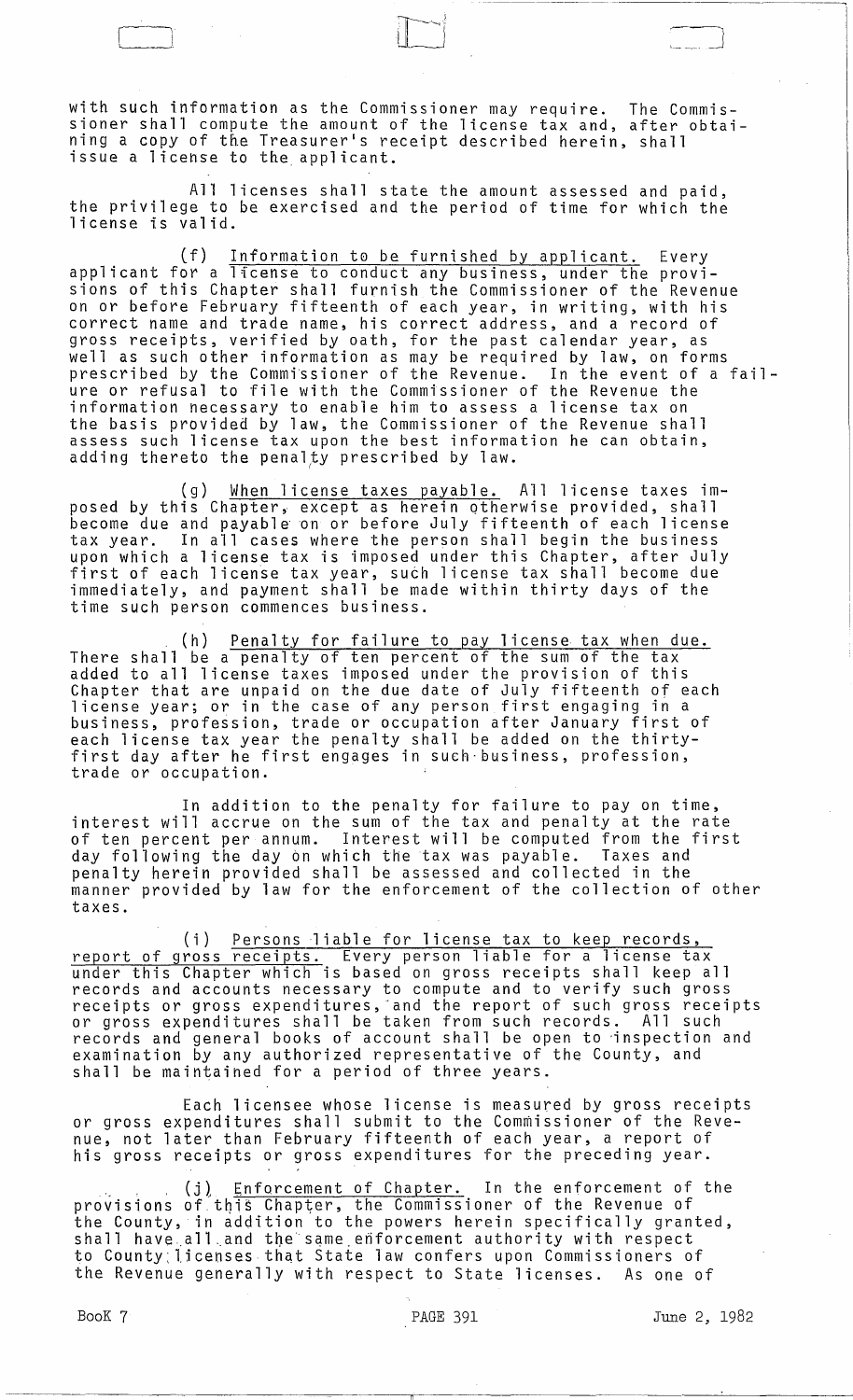the means of ascertaining the amount of any license tax due under the provisions of this Chapter, or of ascertaining any other pertinent information, *the* Commissioner of the Revenue may propound interrogatories to each applicant and may use such other evidence as he may procure. Such interrogatories shall be answered under oath, and it shall be unlawful for any applicant for a County **li**cense to refuse to answer any such interrogatories.

The Commissioner of the Revenue of the County and his deputy or deputies shall have such duties, authority and power with respect to the enforcement of the provisions of this Chapter as may be conferred by the Board of Supervisors.

The Commissioner of the Revenue or his duly qualified deputy or deputies shall have the power to summon any person by registered letter or otherwise to appear before him at his office at a time to be specified in such summons and to answer, under oath, questions touching such taxpayer's license tax liability. Failure of such person to answer such summons without good cause or failing or refusing to answer under oath questions touching his tax liability shall be a misdemeanor and punishable as provided by Section 10-12(k) of this Chapter. The Commissioner of the Revenue or his duly qualified deputy or deputies, after the hereinabove set out powers of enforcement have been exhausted, shall have the added power to proceed by warrant to enforce compliance with the provisions of this Chapter.

(k) License required; compliance with Chapter; penalty for violation of Chapter. It shall be unlawful and constitute a misdemeanor for any person to conduct a business included herein without a license as required under the provisions of this Chapter.<br>It shall also be unlawful and constitute a misdemeanor for any person to violate any of the provisions of this Chapter. Any person who is convicted of violating any of the provisions of this Chapter shall, except where some other penalty is specifically provided, be punished by a fine not to exceed \$1,000. or by imprisonment in the County jail for a period not to exceed thirty days, or both. Each day any person shall continue to violate the provisions of this Chapter after the due date of any license tax prescribed in this Chapter shall constitute a separate offense.

(1) Notwithstanding anything herein to the contrary for the fiscal year 1982-83 all applicants shall apply for and provide all information required herein to the Commissioner of the Revenue for such licenses no later than July 15, 1982, and shall pay the license tax computed no later than August 15, 1982.

### Section 10-13. Telephone and telegraph companies.

Every person engaged in the business of providing telephone and telegraph communications in the County shall pay for the privilege an annual license tax equal to one-half of one percent of the gross receipts during the next preceding calendar year, as herein above defined, from business accruing to such person from such business in the County; provided, however, charges for long distance telephone calls shall not be considered receipts of business in the County.

#### Section 10-14. Heat, light, power and gas companies.

 $\omega = \omega$  .

Every person furnishing heat, light, power and gas for domestic, commercial and industrial consumption in the County shall pay for the privilege an annual license tax equal to one-half of one percent<br>the privilege an annual license tax equal to one-half of one percent<br>of the gross receipts, as hereinabove defined, of such business deof the gross receipts, as hereinabove defined, of such business de-<br>rived from within the County during the next preceding calendar year,<br>excluding such service furnished to other electric utilities for resale. .

IN RE: AUTHORTZATION TO PREPARE PROCUREMENT ORDINANCE IN ACCOR-DANCE WITH STATE CODE

The County Administrator stated that the General Assembly adopted and the Governor signed a law requiring localities to abide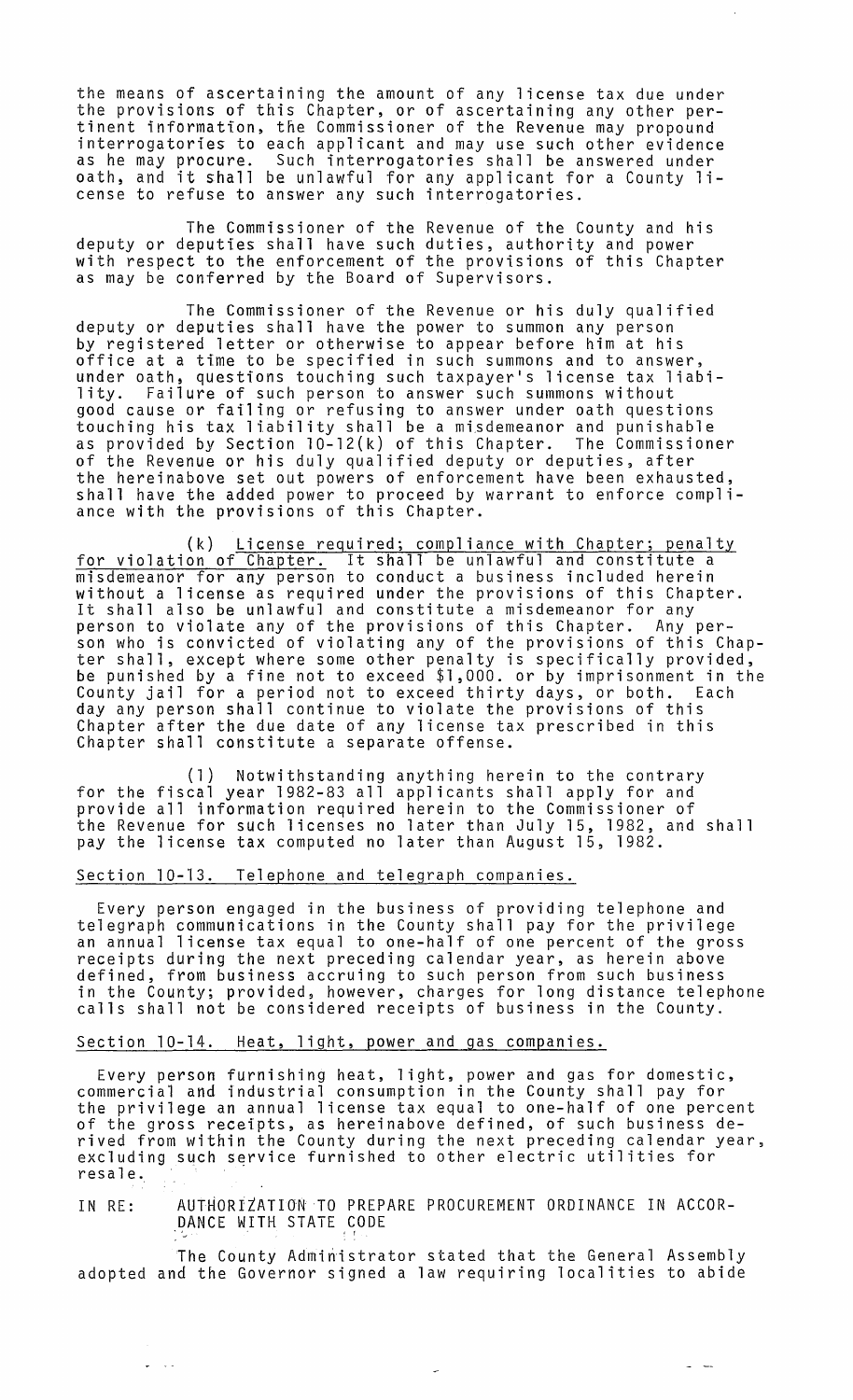by the State Procurement requirements. He indicated that the Board has the alternative of abiding strictly by the State requirements or adopting a local ordinance incorporating a portion of the State requirements.

Mr. Robertson stated that he felt the Board should draw up its own ordinance with as little of the State requirements as possible,.

Upon motion of Mr. Weber, seconded by Mr. Bennett, Mr. Weber, Mr. Bennett, Mr. Clay, Mr. Hargrave, Mr. Robertson voting "aye", the following resolution was adopted:

WHEREAS, the 1982 session of the General Assembly passed a bill requiring the localities abide by the State procurement regulations or adopt a local ordinance incorporating a portion of the state procurement regulations; and

WHEREAS, the Governor has signed this bill into law;

NOW THEREFORE BE IT RESOLVED by the Board of Supervisors of Dinwiddie County, Virginia that the County Attorney is hereby<br>instructed to draft for presentation to the Board of Supervisors a County ordinance reflecting the requirements of the State Code and the present County procurement policy.

IN RE: POSTPONEMENT OF APPOINTMENTS

The Board postponed the appointments to be made until June 16, 1982.

IN RE: EXTENSION OF JOHNSONGRASS CONTROL PROGRAM

The County Administrator stated that the General Assembly appropriated funds to the State to continue the Johnsongrass Control program through 1984 by matching funds with interested counties. dividend that there were sufficient funds in the Johnsongrass Control fund now so that there would not be a need for an additional appropriation.

Mr. Clay stated he felt the program has been a success. He indicated the farmers had been informed about the problem and encouraged to use the chemicals available. He stated most of the money has been used to reimburse for the purchase of· chemicals because Mr. Maitland, Extension Agent, has been acting as the Supervisor.

Upon motion of Mr. Clay, seconded by Mr. Hargrave, Mr.<br>Clay, Mr. Hargrave, Mr. Bennett, Mr. Weber, Mr. Robertson voting aye", the following resolution was adopted:

WHEREAS, the 1982 Virginia General Assembly appropriated \$100,000 for fiscal 1982-84 for the continuation of the State's Johnsongrass Control program; and

WHEREAS, the Board of Supervisors believes that the Johnsongrass Control Program in the County has been a success;

NOW THEREFORE BE IT RESOLVED by the Board of Supervisors of Dinwiddie County, Virginia that the Johnsongrass Control Program is continued for the period July 1, 1982 through June 30, 1984.

IN RE: TRASH DUMPSTER ABUSE

The County Administrator stated that abuse of the County's trash dumpsters has been a problem for many years. However, the problem has become worse in the past few months. People place large 'items that are-not allowed in the dumpsters in front of them preventing other people<sub>c</sub> from getting close enough to deposit their trash:and so~etimes-obstructing the trash trucks from unloading the boxes. He stated that his main concern was to find

-----------------------.,

 $\begin{pmatrix} 1 & 1 & 1 \\ 1 & 1 & 1 \end{pmatrix}$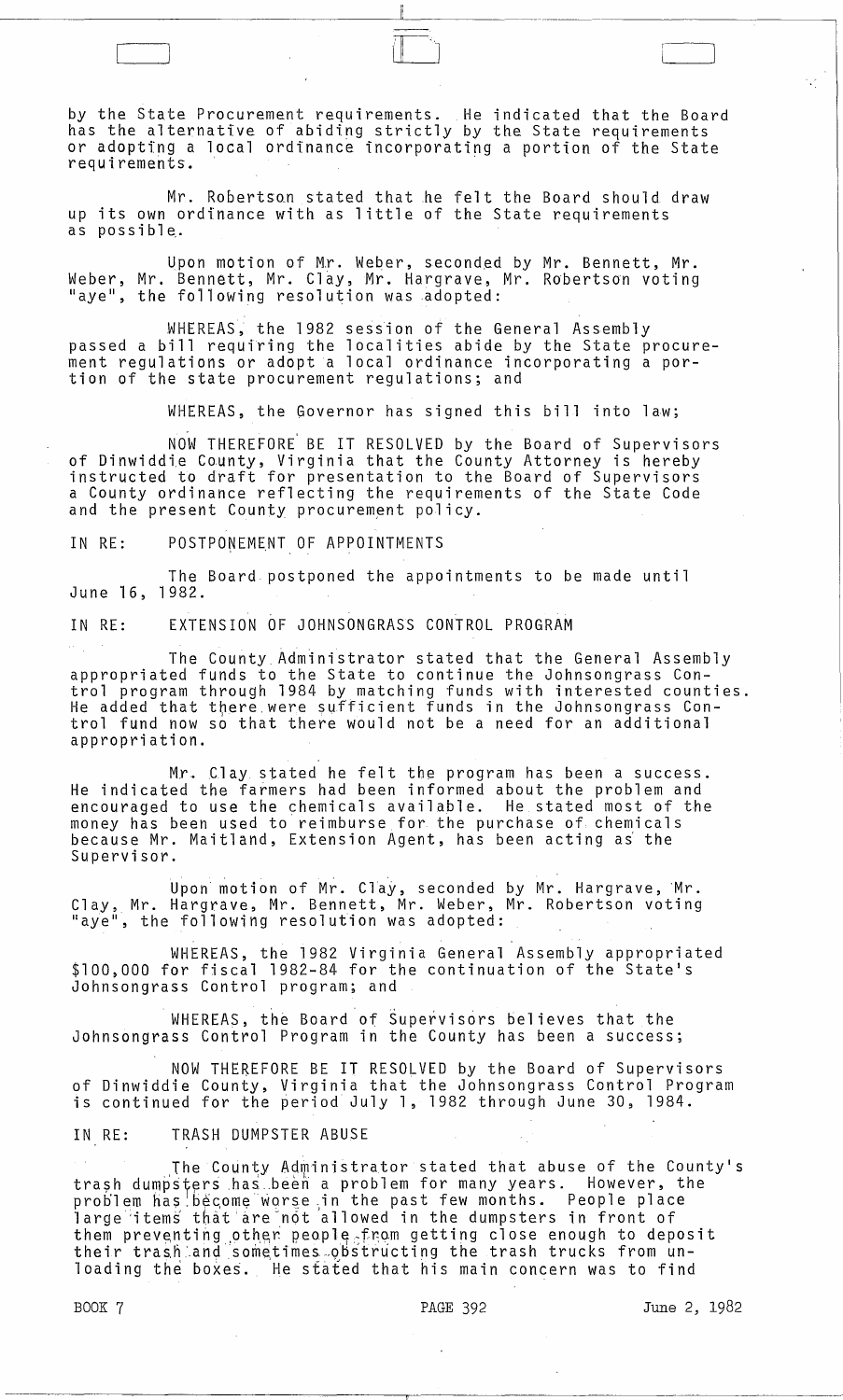a way to control the abuse so that it won't cost the County more than it is costing for trash collection. Mr. John Loftis, Director of Sanitation, stated that the biggest problem is those items that are supposed to be carried to the Landfill. He added that there hasn't been but two tickets written in the last five or six years. Mr. Hargrave asked if the locations were properly signed. Mr. Loftis stated they were. Mr. Robertson asked if there was alot of scavenging. Mr. Loftis stated scavenging was a big problem and they tore the signs down as soon as he put them up. Mr. Loftis suggested that the Board hire someone for 60-90 days, deputize them and place them under the County Administrator's control to police the dumpster locations. He added that the Countyls neighbors were causing most of the problems. He stated that the County did not own the property the dumpsters were located on, and they have to rely on the good will of the citizens.

Mr. Hargrave asked the Sheriff if he couldn't put men at the dumpster locations without the County having to hire someone and pay him extra. The Sheriff said he would be happy to help, but he felt Mr. Loftis could do as much as his men.

Mr. Hargrave indicated the individual would have to be out of uniform and not in a police car to be effective. He felt the Sheriff has enough manpower to do this.

Mr. Loftis stated it was costing the County \$30,000 a year to clean up the mess.

Mr. Weber asked if an ordinance could be drawn up to prevent outsiders from using the dumpsters. He was told it could not.

Mr. Robertson asked what help the Sheriff could be. The Sheriff stated he could try to work something out and report to the Board in thirty days.

Mr. Hargrave emphasized that the individual must commit to being out of uniform and not in a police vehicle. He added he was agreeable to the other suggestion of hiring someone. He indicated alot of abuse could be prevented by getting people to control their sloppy habits.

Mr. Robertson asked if the Litter Control money could be used to hire someone. The County Administrator stated he would check.

Mr. Clay felt a deputy could slow the abuse down, but they needed to move on it right away. He suggested using the Sheriff's<br>needed to move on it right away. He suggested using the Sheriff's deputies and hiring someone to work with them.

Mr. Weber stated he was against paying \$60 a day and felt the Litter Control money should be used.

Mr. Travis Wells, an employee at the Landfill, stated that people deposit items they should not at dumpsters right in front of him. He felt they needed someone to write tickets, and put the names in the newspaper.

Mr. Clay moved that the County Administrator be authorized to hire someone for a short period of time to work with the Sheriff's Department deputies to police the dumpster locations, cost not to exceed \$2,000. Mr. Hargrave seconded the motion.

Mr. Bennett suggested a possible second landfill location somewhere around the Airport property for people to deposit items not allowed in the trash dumpster.

Mr. Clay, Mr. Hargrave, Mr. Weber, Mr. Bennett, Mr. Robertson voted "aye".

IN RE: ADOPTION OF COUNTY VEHICLE POLICY

للمراد المند

The County Administrator presented a county vehicle

 $\sim$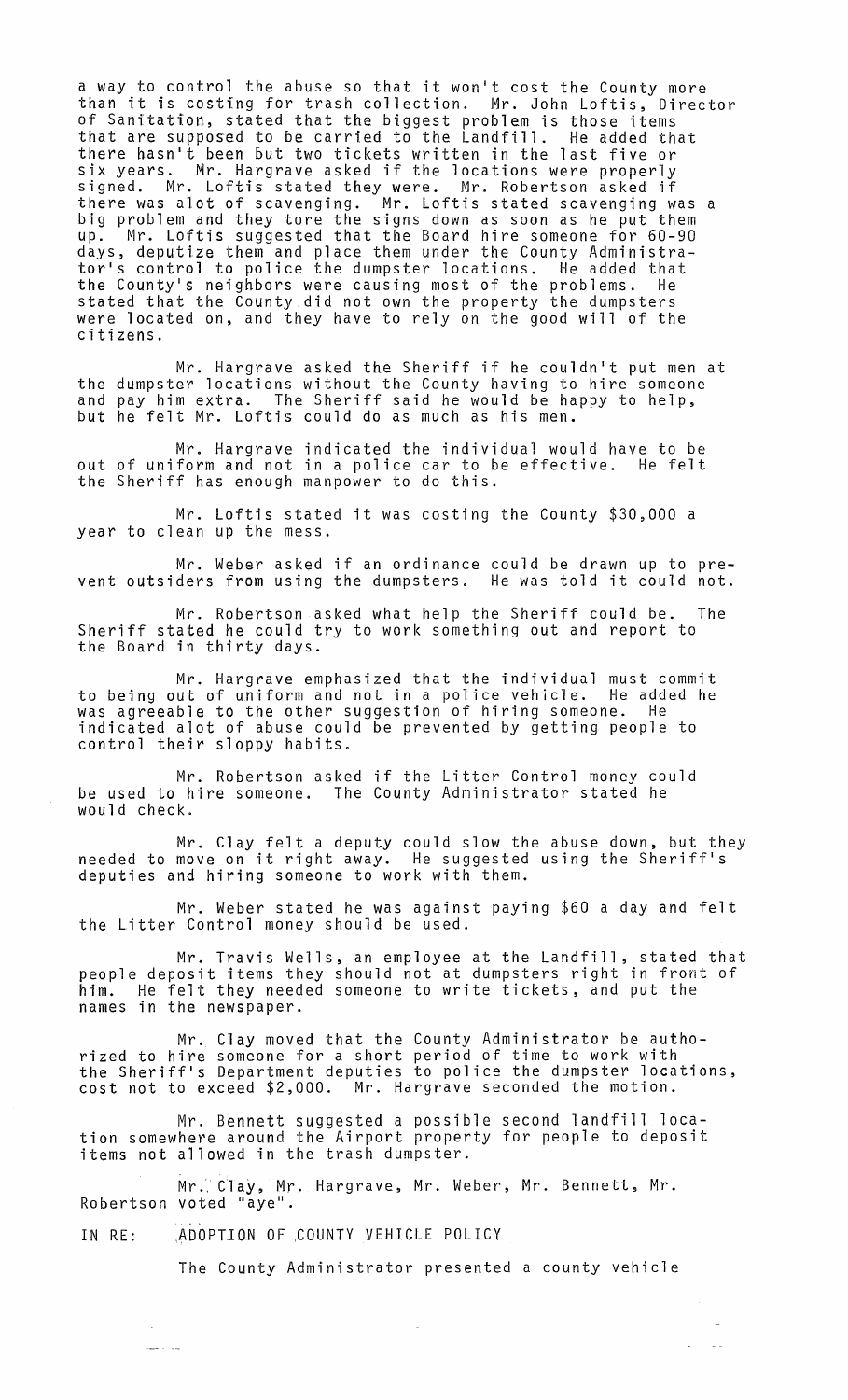policy for the Board's review. Mr. Robertson felt the policy was very good but suggested that the driver be required to be a licensed operator.

The County Administrator asked that the Probation Officer be allowed to park his car at his home since he is frequently called out at night and no one is at the State Police headquarters after working hours.

Upon motion of Mr. Hargrave, seconded by Mr. Clay, Mr. Hargrave, Mr. Clay, Mr. Bennett, Mr. Weber, Mr. Robertson voting "aye", the following vehicle policy was adopted:

- 1. Policy Intent This policy is intended to establish uniform regulations for the use of Dinwiddie County Vehicles by Dinwiddie County employees, members of Volunteer Fire Departments and the Rescue Squad.
- 2. Assignment of County Vehicles
	- A. One County vehicle is assigned to the Building Inspector and no other person shall operate this vehicle without the approval of the County Administrator. This vehicle is to be used by the Building Inspector during his working hours. During off-duty hours, this vehicle shall be parked in the County Administrative Complex parking lot.
	- B. One County vehicle is assigned to the Probation Officer and no other person shall operate this vehicle without the approval of the County Administrator. This vehicle is to be operated by the Probation Officer during his working hours. During offby the Probation Officer during his working hours. During off-<br>duty hours, this vehicle shall be parked at the residence of the Probation Officer.
	- C. One County vehicle is assigned to the Animal Warden and no other person is authorized to operate this vehicle without the approval of the County Administrator. This vehicle is to<br>be used by the Animal Warden during his working hours. During be used by the Animal Warden during his working hours. During<br>off-duty hours, this vehicle shall be parked at the residence of the Animal Warden.
	- D. One County vehicle is assigned to the Director of Maintenance and no other person shall operate this vehicle without the per- ·mission of the County Administrator. This vehicle is to be used by the Director of Maintenance during his working hours. During off-duty hours, this vehicle shall be parked in the County Administrative complex parking lot.
	- E. Six county vehicles are assigned to the Director of Sanitation to be operated by the employees at the County Landfill in accordance with instructions of the Director of Sanitation. No other person shall operate these vehicles without the permission of the County Adminstrator. These vehicles are to be used by these employees during their working hours. During off-duty hours, these vehicles shall be parked at the County Landfill and/or in the County Administrative Complex parking lot.
	- F. Two fire vehicles titled in the name of the County of Dinwiddie are located at Carson VFD. The Fire Chief and those members of the volunteer fire department designated by him are authorized to operate these vehicles; No other person shall operate these vehicles without the approval of the County Administrator.
	- G. Five fire vehicles titled in the name of the,County of Dinwiddie are located at Dinwiddie VFD. The Fire Chief and those members of the volunteer fire department designated by him are authorized to operate these vehicles. No other person shall operate these vehicles without the approval of the County Administrator.
	- H. Four fire vehicles titled in the name of the County of Dinwiddie The Fire Chief and those members of

Book 7 **PAGE 393** PAGE 393 June 2, 1982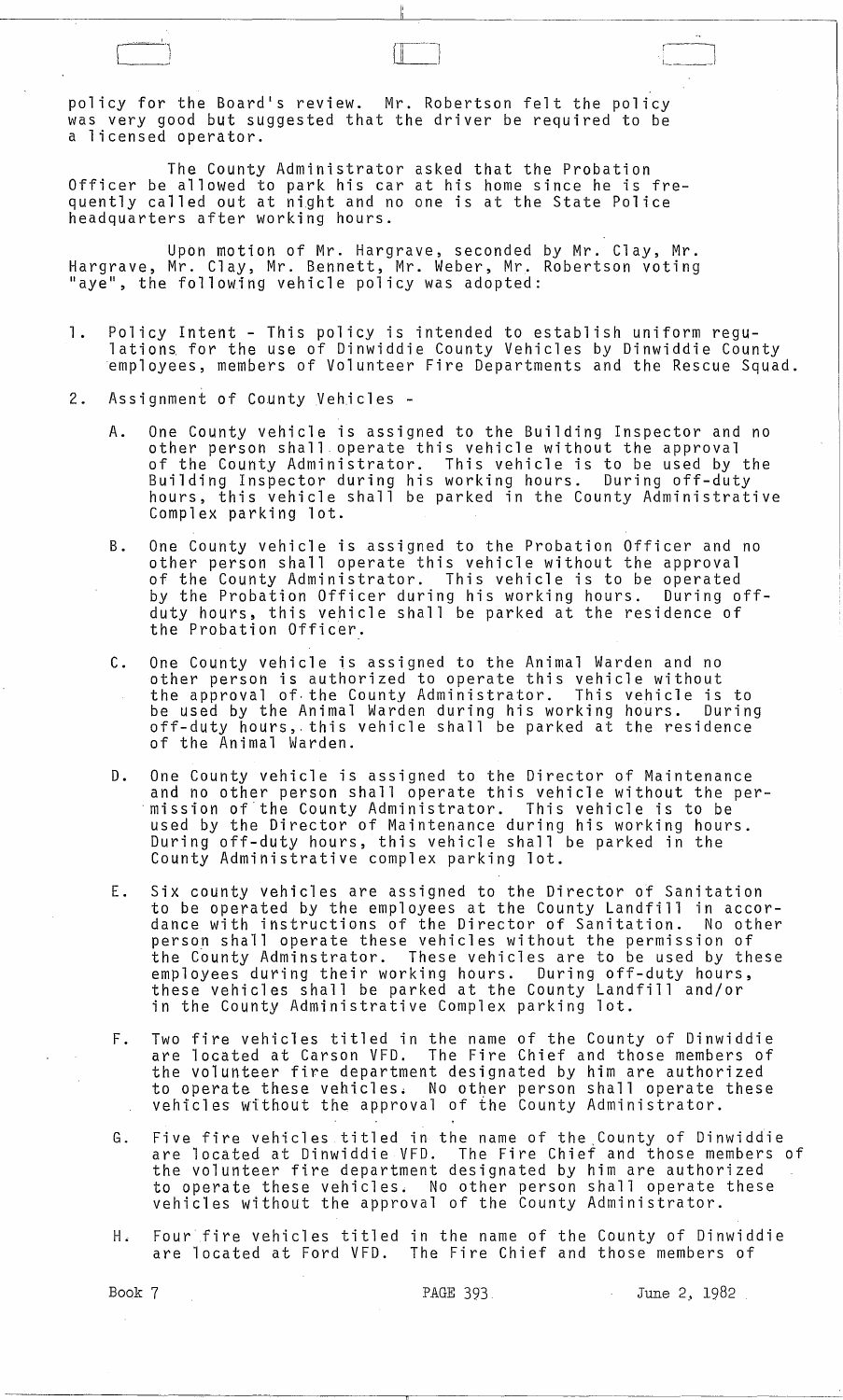the volunteer fire department designated by him are authorized to operate these vehicles. No other person shall operate these vehicles without the approval of the County Administrator.

- I. Six fire vehicles titled in the name of the County of Dinwiddie are located at Namozine VFD. The Fire Chief and those members of the volunteer fire department designated by him are authorized to operate these vehicles. No other person shall operate these vehicles without the approval of the County Administrator.
- J. Four fire vehicles titled in the name of the County of Dinwiddie are located at Old Hickory VFD. The Fire Chief and those members of the volunteer fire department designated by him are authorized to operate these vehicles. No other person shall operate these vehicles without the approval of the County Administrator.
- K. Seven Rescue vehicles and two boat trailers titled in the name of the County of Dinwiddie are located at the Dinwiddie Ambulance and Rescue Squad building. The Captain and those members of the Rescue Squad designated by him are authorized to operate these vehicles. No other person shall operate these vehicles without the approval of the County Administrator.

# 3. Policy-

- A. All operators of vehicles shall have a valid operator's license.
- B. County vehicles are not driven to or from work.
- C. Personal use of County vehicles is prohibited.
- D. Those assigned a County vehicle are responsible for maintaining the vehicle in the condition in which it was assigned
- E. to him.<br>County vehicles are not to be used under the pretense of per-<br>forming a service for the County or its citizens.
- F. No alcoholic beverages shall be consumed while operating a county vehicle.
- $G$ . No alcoholic beverages shall be consumed during the six hour period prior to operating a county vehicle.
- H. 1. No alcoholic beverages shall be transported in a county vehicle. Employees assigned a County vehicle are to report to the County
- Administrator on the last working day of each month the odometer reading.
- J. All questions concerning this county vehicle policy shall be directed to the County Administrator.

#### IN RE: DISCUSSION OF REPAIRS--977 TRAXCAVATOR

The County Administrator advised the Board that the damage done to the 977 Traxcavator when it burnt on May 12, 1982, has been evaluated by the Adjustor and Virginia Tractor. The estimate is \$44,000 and has been accepted by the insurance company. He indicated that the insurance company will pay the costs to restore the Traxcavator; however, some parts have depreciated and the County will have to share in the cost of their replacement. He added that certain parts were not damaged but should be replaced while torn down. He stated the Adjustor will work hand in hand with Virginia Tractor on the work to be done, and the County should have a new machine when the work is finished.

Mr. Bennett asked why the insurance would not pay the entire coverage. The County Administrator stated the reason was the entire coverage. The county formulation of the county of  $\sim$ 

Mr. Hargrave felt someone should maintain close contact with the work to be done because alot of it will be subjective judgment. The County Administrator stated that if any thing major developed, they would come back to the Board.

## IN RE: EVALUATION OF COUNTY EMPLOYEES

\_\_\_\_\_\_\_\_

The Chairman stated that the Board should decide when they were going to meet to do the evaluation of county employees.

Mr. Hargrave suggested that the evaluation procedure

 $\hat{z} = \hat{z}$ 

 $-$  -  $-$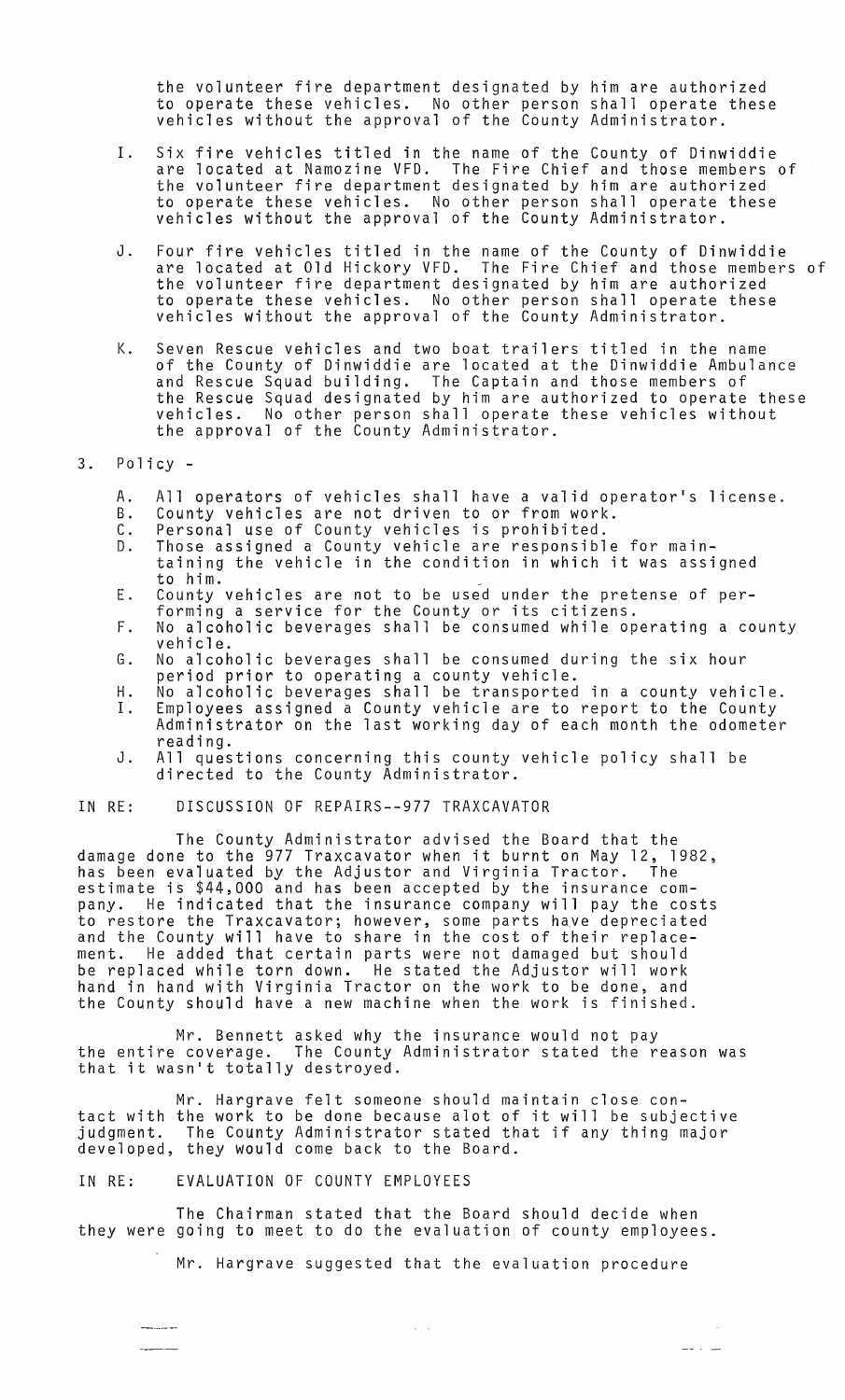adopted in the personnel policies be done by the Department heads so the Board would have something to start with. The other members agreed. The County Administrator stated he would try to have the evaluations done by the June 16, 1982 meeting.

IN RE: CANCELLATION OF SUMMER DAY MEETINGS

Upon motion of Mr. Hargrave, seconded by Mr. Weber, Mr. Hargrave, Mr. Weber, Mr. Bennett, Mr. Clay, Mr. Robertson voting  $"$  aye $"$ ,

BE IT RESOLVED by the Board of Supervisors of Dinwiddie County, Virginia that the meetings scheduled for the first Wednesday in the months of July {July 7, 1982); August (August 4, 1982); and September (September 1, 1982) be cancell ed.

IN RE: ADJOURNMENT

-'--

Upon motion of Mr. Weber, seconded by Mr. Clay, Clay, Mr. Bennett, Mr. Hargrave, Mr. Robertson voting Mr. Weber, Mr. Clay, Mr. Bennett, Mr. Hargrave, Mr. Robertson voting "aye", the

meeting adjourned at 3:36  $\cdot$  .....  $\mathcal{A}$   $\mathcal{A}$ KOBERTSON,  $\overline{\mathsf{JR.}}$  , CAAIRMAN  $G.E.$ ATTEST: MAXIMU

 $\overline{\phantom{0}}$  $\begin{pmatrix} \frac{1}{2} & \frac{1}{2} \\ \frac{1}{2} & \frac{1}{2} \end{pmatrix}$